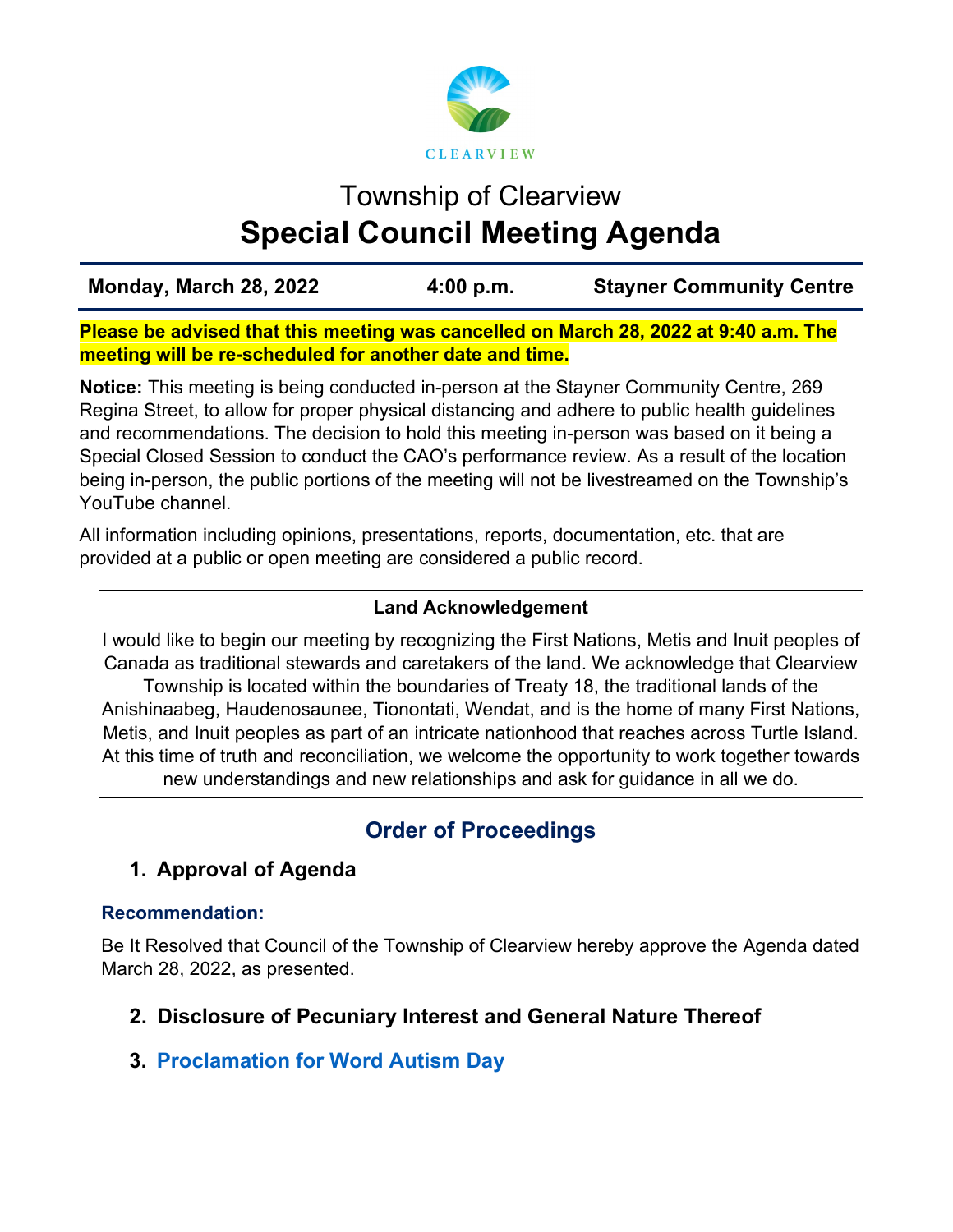#### **Recommendation:**

Whereas World Autism Day will be recognized on April 2, 2022, in Canada thanks to Senator Jim Munson's Bill S-206, *An Act Respecting World Autism Awareness Day;* and,

Whereas Autism Spectrum Disorder (ASD) affects more than 135,000 Ontarians. Autism Spectrum Disorder is a neurodevelopmental disorder affecting 1 in every 66 Canadian children, as well as their friends, family, and community; and approximately 1 - 2% of the Canadian population is on the autism spectrum;

Whereas ASD is a spectrum disorder, which means it not only manifests itself differently in every individual in whom it appears, but its characteristics will change over the life of each person as well. A child on the autism spectrum will become an adult on the autism spectrum; and,

Whereas Autism Ontario is the leading source of information and referral on autism and one of the largest collective voices representing the autism community. Since 1973, Autism Ontario has been providing support, information, and opportunities for thousands of families and individuals across the province;

Whereas Autism Ontario is dedicated to increasing public awareness about autism and the day-to-day issues faced by individuals with autism, their families, and the professionals with whom they interact. The association and its Regions share common goals of providing information and education, supporting research, and advocating for programs and services for the autism community; and,

Therefore I, Mayor Measures, do hereby declare April 2<sup>nd</sup> as World Autism Day.

## **4. Closed Session**

#### **Recommendation:**

Be It Resolved that the next portion of the meeting be closed to the public in accordance with s. 239 (2) of the Municipal Act, 2001:

(b) personal matters about an identifiable individual, including municipal or local board employees (CAO Performance Review)

**Items for Direction** (including Procedural Matters)

- a) Approval of Closed Meeting Minutes
- b) Item(s) for Closed Session:
	- CAO Performance Review
- c) Identification of items to arise in Open Session
- d) Resolution to reconvene into Open Session